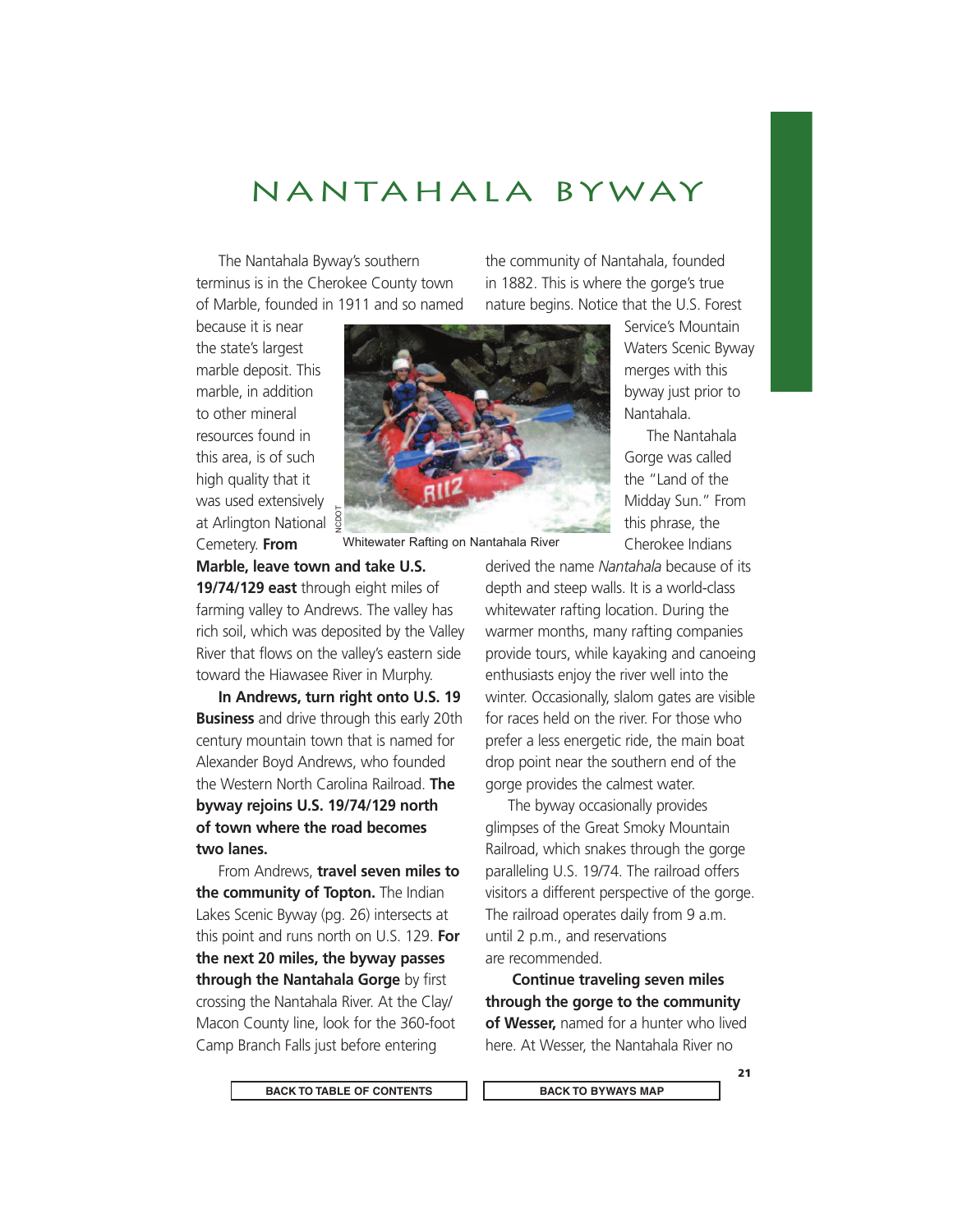

longer parallels the road. **The byway crosses the Little Tennessee River two miles north of Wesser before entering Lauada one mile later.** 

**From Lauada, the byway continues four miles on the four-lane divided highway portion of U.S. 19/74 to the second Bryson City exit (Exit 67).** Bryson City was founded in 1887 and is the Swain County seat. It sits in a bowl formed by the Tuckasegee River and the Cowee

Mountain Range.

**From the exit, turn left onto Franklin Street (S.R. 1159), also known as Spring Street and Bennet Road, and follow for about one-half mile to the stoplight at U.S. 19. Proceed onto U.S. 19 South (Main Street) and travel a short distance to Slope Street (S.R. 1323). Bear right onto Slope Street, cross the Tuckasegee River and turn right onto Gibson Avenue,** 

22

BACK TO TABLE OF CONTENTS  $\begin{array}{|c|c|c|c|}\n\hline\n\end{array}$  BACK TO BYWAYS MAP